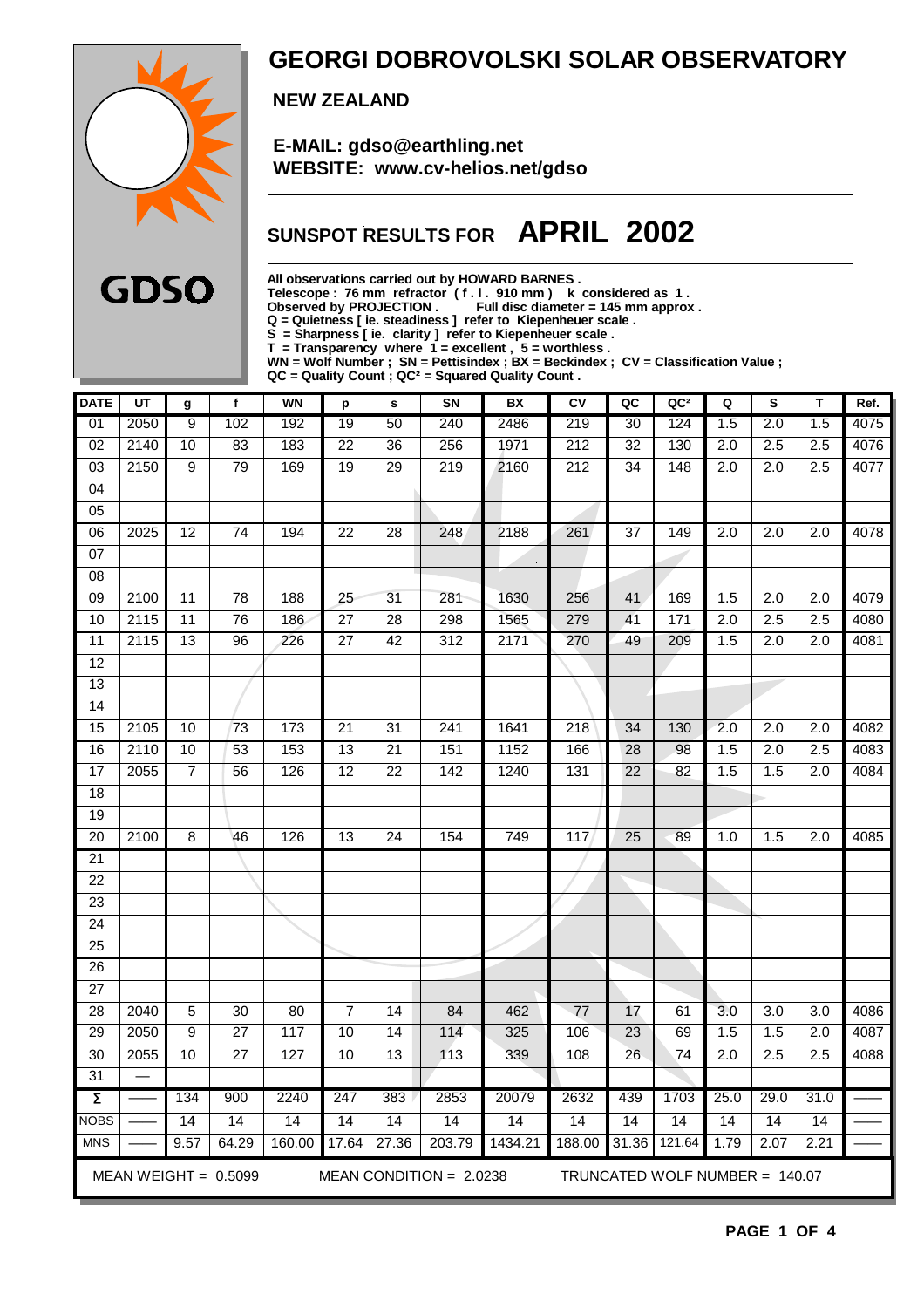#### **GEORGI DOBROVOLSKI SOLAR OBSERVATORY**



#### **SUNSPOT DISTRIBUTION & INTER-SOL INDICES FOR**

## **APRIL 2002**

**All observations carried out by HOWARD BARNES .**

Telescope : 76 mm refractor (f. l. 910 mm).<br>Observed by PROJECTION . Full disc diam

Full disc diameter = 145 mm approx .

- **Q = Quietness [ ie. steadiness ] refer to Kiepenheuer scale .**
- **S = Sharpness [ ie. clarity ] refer to Kiepenheuer scale .**
- **T = Transparency where 1 = excellent , 5 = worthless .**
- **IS = Inter-Sol Index .**

**gr = number of multi-spot groups .**

**grfp = number of umbræ within penumbræ within the groups (gr) .**

**grf = number of non-penumbral spots within the groups (gr) .**

**efp = number of single penumbral spots .**

**ef = number of single non-penumbral spots .**

| <b>DATE</b>         | $\overline{UT}$ | $\overline{\mathsf{s}}$ | gr                      | grfp            | grf             | efp                      | ef                    | Q                | $\overline{\mathbf{s}}$ | $\overline{\mathsf{T}}$ | Ref. |
|---------------------|-----------------|-------------------------|-------------------------|-----------------|-----------------|--------------------------|-----------------------|------------------|-------------------------|-------------------------|------|
| $\overline{01}$     | 2050            | 110                     | $\overline{\mathbf{8}}$ | 52              | 49              | 0                        | 1                     | 1.5              | $\overline{2.0}$        | 1.5                     | 4075 |
| $\overline{02}$     | 2140            | 91                      | $\overline{8}$          | $\overline{47}$ | $\overline{34}$ | $\pmb{0}$                | $\overline{2}$        | 2.0              | 2.5                     | 2.5                     | 4076 |
| 03                  | 2150            | 87                      | $\overline{8}$          | 49              | 29              | $\overline{1}$           | $\overline{0}$        | $\overline{2.0}$ | $\overline{2.0}$        | 2.5                     | 4077 |
| 04                  |                 |                         |                         |                 |                 |                          |                       |                  |                         |                         |      |
| 05                  |                 |                         |                         |                 |                 |                          |                       |                  |                         |                         |      |
| $\overline{06}$     | 2025            | 81                      | $\overline{7}$          | 44              | 25              | $\overline{2}$           | $\mathbf{3}$          | 2.0              | $\overline{2.0}$        | 2.0                     | 4078 |
| $\overline{07}$     |                 |                         |                         |                 |                 |                          |                       |                  |                         |                         |      |
| $\overline{08}$     |                 |                         |                         |                 |                 |                          |                       |                  |                         |                         |      |
| $\overline{09}$     | 2100            | 87                      | 9                       | 45              | 31              | $2 -$                    | $\overline{0}$        | 1.5              | 2.0                     | 2.0                     | 4079 |
| $\overline{10}$     | 2115            | 85                      | $\overline{9}$          | $\overline{47}$ | $\overline{27}$ | $\overline{\phantom{a}}$ | $\overline{1}$        | $\overline{2.0}$ | 2.5                     | 2.5                     | 4080 |
| $\overline{11}$     | 2115            | $\overline{107}$        | $\overline{11}$         | 53              | 41              | $\overline{1}$           | $\overline{1}$        | 1.5              | $\overline{2.0}$        | 2.0                     | 4081 |
| 12                  |                 |                         |                         |                 |                 |                          |                       |                  |                         |                         |      |
| 13                  |                 |                         |                         |                 |                 |                          |                       |                  |                         |                         |      |
| 14                  |                 |                         |                         |                 |                 |                          |                       |                  |                         |                         |      |
| $\overline{15}$     | 2105            | 81                      | $\overline{8}$          | 40              | 31              | $\overline{2}$           | $\pmb{0}$             | 2.0              | 2.0                     | $\overline{2.0}$        | 4082 |
| 16                  | 2110            | 58                      | $\overline{5}$          | $\overline{29}$ | $\overline{19}$ | 3                        | $\boldsymbol{2}$      | 1.5              | 2.0                     | 2.5                     | 4083 |
| 17                  | 2055            | 61                      | $\overline{5}$          | 33              | 21              | $\mathbf 1$              | $\mathbf{1}$          | 1.5              | 1.5                     | 2.0                     | 4084 |
| 18                  |                 |                         |                         |                 |                 |                          |                       |                  |                         |                         |      |
| $\overline{19}$     |                 |                         |                         |                 |                 |                          |                       |                  |                         |                         |      |
| 20                  | 2100            | 53                      | $\boldsymbol{7}$        | 22              | 23              | $\pmb{0}$                | $\mathbf{1}^{\prime}$ | 1.0              | 1.5                     | 2.0                     | 4085 |
| $\overline{21}$     |                 |                         |                         |                 |                 |                          |                       |                  |                         |                         |      |
| 22                  |                 |                         |                         |                 |                 |                          |                       |                  |                         |                         |      |
| 23                  |                 |                         |                         |                 |                 |                          |                       |                  |                         |                         |      |
| $\overline{24}$     |                 |                         |                         |                 |                 |                          |                       |                  |                         |                         |      |
| 25                  |                 |                         |                         |                 |                 |                          |                       |                  |                         |                         |      |
| 26                  |                 |                         |                         |                 |                 |                          |                       |                  |                         |                         |      |
| 27                  |                 |                         |                         |                 |                 |                          |                       |                  |                         |                         |      |
| 28                  | 2040            | 35                      | 5                       | 16              | 14              | $\pmb{0}$                | $\pmb{0}$             | 3.0              | 3.0                     | 3.0                     | 4086 |
| 29                  | 2050            | 33                      | $\overline{6}$          | $\overline{12}$ | $\overline{12}$ | $\overline{1}$           | $\overline{2}$        | 1.5              | 1.5                     | 2.0                     | 4087 |
| 30                  | 2055            | 33                      | $\overline{6}$          | $\overline{11}$ | $\overline{12}$ | $\overline{3}$           | $\overline{1}$        | 2.0              | 2.5                     | 2.5                     | 4088 |
| 31                  |                 |                         |                         |                 |                 |                          |                       |                  |                         |                         |      |
| $\overline{\Sigma}$ |                 | 1002                    | 102                     | 500             | 368             | 17                       | 15                    | 25.0             | 29.0                    | 31.0                    |      |
| <b>NOBS</b>         |                 | $\overline{14}$         | $\overline{14}$         | $\overline{14}$ | $\overline{14}$ | $\overline{14}$          | $\overline{14}$       | $\overline{14}$  | $\overline{14}$         | $\overline{14}$         |      |
| <b>MNS</b>          |                 | 71.57                   | 7.29                    | 35.71           | 26.29           | 1.21                     | 1.07                  | 1.79             | 2.07                    | 2.21                    |      |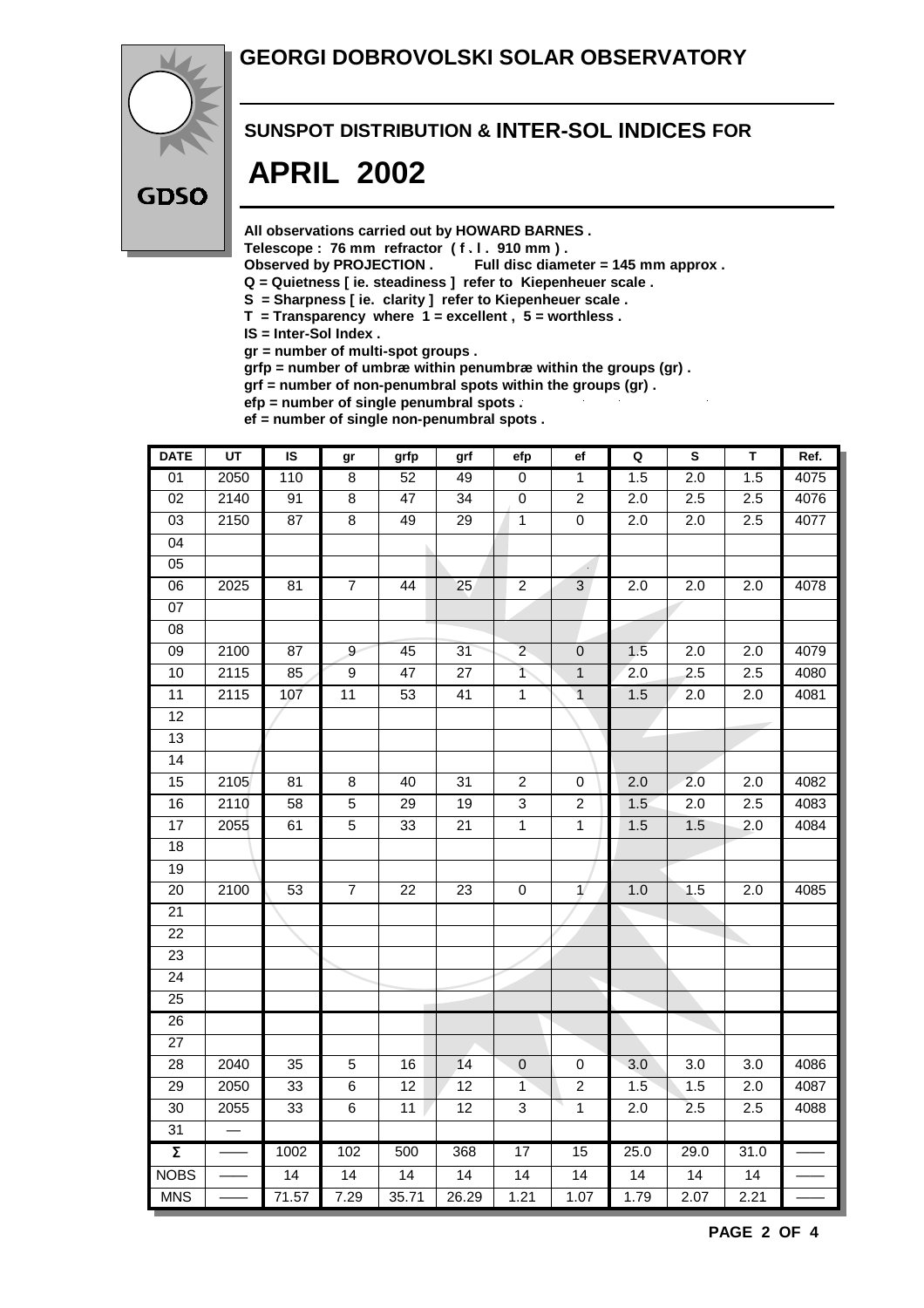

### **SUNSPOT CENSUS BY CLASSIFICATION FOR**

# **APRIL 2002**

| All observations carried out by HOWARD BARNES.                             |
|----------------------------------------------------------------------------|
| Telescope: 76 mm refractor (f.l. 910 mm).                                  |
| Observed by PROJECTION $\qquad \qquad$ Full disc diameter = 145 mm approx. |
| IF 2 OR MORE REGIONS ARE OF THE SAME CLASSIFICATION . THEN SUNSPOT COUNTS  |
|                                                                            |
| ARE SEPARATED BY SOLIDI ( / ).                                             |

| <b>DATE</b>  | UT   |                | Α            |                | в              |                | C<br>D         |                |                                               | Е<br>F         |                |                        | G                                 |              | н |                          | J           |                |                |
|--------------|------|----------------|--------------|----------------|----------------|----------------|----------------|----------------|-----------------------------------------------|----------------|----------------|------------------------|-----------------------------------|--------------|---|--------------------------|-------------|----------------|----------------|
|              |      | g              | f            | g              | f              | g              | f              | g              | f                                             | g              | f              | g                      | $\mathbf f$                       | g            | f | g                        | f           | g              | f              |
| 01           | 2050 | $\mathbf{1}$   | $\mathbf{1}$ | 3              | 2/2/2          | $\mathbf{1}$   | $\overline{7}$ | $\mathbf{1}$   | 12                                            | $\overline{2}$ | 21/29          | $\mathbf{1}$           | 26                                | $\mathbf 0$  | 0 | 0                        | 0           | 0              | 0              |
| 02           | 2140 | $\overline{2}$ | 1/1          | $\mathbf{1}$   | 3              | $\overline{2}$ | 3/4            | $\mathbf{1}$   | 13                                            | $\overline{2}$ | 14/25          | $\mathbf{1}$           | 17                                | $\mathbf 0$  | 0 | 0                        | 0           | $\mathbf{1}$   | $\overline{c}$ |
| 03           | 2150 | $\mathbf 0$    | 0            | $\mathbf{1}$   | 3              | 3              | 2/3/4          | $\mathbf{1}$   | 12                                            | $\mathbf{1}$   | 11             | $\overline{2}$         | 19/24                             | $\mathbf 0$  | 0 | 0                        | 0           | $\mathbf{1}$   | $\mathbf{1}$   |
| 04           |      |                |              |                |                |                |                |                |                                               |                |                |                        |                                   |              |   |                          |             |                |                |
| 05           |      |                |              |                |                |                |                |                |                                               |                |                |                        |                                   |              |   |                          |             |                |                |
| 06           | 2025 | 3              | 1/1/1        | $\mathbf 0$    | 0              | $\sqrt{2}$     | 2/6            | $\overline{2}$ | 7/8                                           | $\mathbf 0$    | $\overline{0}$ | $\overline{2}$         | 15/23                             | $\mathbf{1}$ | 8 | 0                        | 0           | 2              | 1/1            |
| 07           |      |                |              |                |                |                |                |                |                                               |                |                |                        |                                   |              |   |                          |             |                |                |
| 08           |      |                |              |                |                |                |                |                |                                               |                |                |                        |                                   |              |   |                          |             |                |                |
| 09           | 2100 | $\mathbf 0$    | 0            | $\mathbf{1}$   | 5              | $\mathbf{1}$   | 5              | 3              | 3/7/12                                        | $\overline{4}$ | 3/5/15/21      | $\pmb{0}$              | $\mathbf 0$                       | $\mathbf 0$  | 0 | 0                        | 0           | $\overline{2}$ | 1/1            |
| 10           | 2115 | $\mathbf{1}$   | 1            | $\mathbf 0$    | 0              | $\overline{1}$ | $\overline{2}$ | 6              | 3/4/6/6/12/17                                 | $\mathbf{1}$   | 20             | 1                      | 4                                 | $\mathbf 0$  | 0 | 0                        | $\mathbf 0$ | $\mathbf{1}$   | $\mathbf{1}$   |
| 11           | 2115 | $\mathbf{1}$   | $\mathbf{1}$ | $\mathbf 0$    | $\mathbf{0}$   | 3              | 3/5/6          | 5              | 4/5/10/11/13                                  | $\mathbf{1}$   | 8              | $\overline{2}$         | 5/24                              | $\mathbf 0$  | 0 | 0                        | 0           | $\mathbf{1}$   | $\mathbf{1}$   |
| 12           |      |                |              |                |                |                |                |                |                                               |                |                |                        |                                   |              |   |                          |             |                |                |
| 13           |      |                |              |                |                |                |                |                |                                               |                |                |                        |                                   |              |   |                          |             |                |                |
| 14           |      |                |              |                |                |                |                |                |                                               |                |                |                        |                                   |              |   |                          |             |                |                |
| 15           | 2105 | $\mathbf 0$    | 0            | $\overline{0}$ | $\mathbf 0$    | 3              | 2/3/7          | $\mathbf{1}$   | $\overline{4}$                                | 3              | 9/21/23        | $\overline{0}$         | $\mathbf 0$                       | $\mathbf 0$  | 0 | $\mathbf 0$              | $\mathbf 0$ | 3              | 1/1/2          |
| 16           | 2110 | $\sqrt{2}$     | 1/1          | $\mathbf 0$    | 0              | $\sqrt{2}$     | 4/5            | $\mathbf{1}$   | $\overline{c}$                                | $\sqrt{2}$     | 18/19          | 0                      | $\mathbf{0}$                      | $\mathbf 0$  | 0 | 0                        | 0           | 3              | 1/1/1          |
| 17           | 2055 | $\mathbf{1}$   | 1            | $\mathbf 0$    | $\mathbf 0$    | $\pmb{0}$      | 0              | 3              | 3/9/13                                        | $\mathbf{1}$   | 27             | $\overline{0}$         | $\pmb{0}$                         | $\mathbf 0$  | 0 | 0                        | 0           | $\overline{2}$ | 1/2            |
| 18           |      |                |              |                |                |                |                |                |                                               |                |                |                        |                                   |              |   |                          |             |                |                |
| 19           |      |                |              |                |                |                |                |                |                                               |                |                |                        |                                   |              |   |                          |             |                |                |
| 20           | 2100 | $\mathbf{1}$   | 1            | $\mathbf{1}$   | $\overline{2}$ | 3              | 3/3/4          | $\overline{2}$ | 11/13                                         | $\mathbf{1}$   | 9              | $\mathbf 0$            | $\mathbf 0$                       | $\mathbf 0$  | 0 | 0                        | 0           | $\mathbf 0$    | 0              |
| 21           |      |                |              |                |                |                |                |                |                                               |                |                |                        |                                   |              |   |                          |             |                |                |
| 22           |      |                |              |                |                |                |                |                |                                               |                |                |                        |                                   |              |   |                          |             |                |                |
| 23           |      |                |              |                |                |                |                |                |                                               |                |                |                        |                                   |              |   |                          |             |                |                |
| 24           |      |                |              |                |                |                |                |                |                                               |                |                |                        |                                   |              |   |                          |             |                |                |
| 25           |      |                |              |                |                |                |                |                |                                               |                |                |                        |                                   |              |   |                          |             |                |                |
| 26           |      |                |              |                |                |                |                |                |                                               |                |                |                        |                                   |              |   |                          |             |                |                |
| 27           |      |                |              |                |                |                |                |                |                                               |                |                |                        |                                   |              |   |                          |             |                |                |
| 28           | 2040 | $\mathbf 0$    | 0            | $\mathbf{1}$   | 2              | $\mathbf{1}$   | 5              | 3              | 5/6/12                                        | $\pmb{0}$      | 0              | $\mathbf 0$            | $\mathbf 0$                       | $\mathbf 0$  | 0 | 0                        | 0           | $\mathbf 0$    | 0              |
| 29           | 2050 | $\overline{2}$ | 1/1          | $\mathbf{1}$   | 3              | 3              | 2/4/5          | $\overline{2}$ | 3/7                                           | $\mathbf 0$    | $\overline{0}$ | $\mathbf 0$            | $\pmb{0}$                         | $\mathbf 0$  | 0 | 0                        | 0           | $\mathbf{1}$   | $\mathbf{1}$   |
| 30           | 2055 | $\mathbf{1}$   | $\mathbf{1}$ | $\mathbf 0$    | 0              | 5              | 3/3/3/4/6      | $\mathbf{1}$   | 4                                             | 0              | $\mathbf 0$    | $\mathbf 0$            | $\mathbf 0$                       | $\mathbf 0$  | 0 | 0                        | 0           | 3              | 1/1/1          |
| 31           |      |                |              |                |                |                |                |                |                                               |                |                |                        |                                   |              |   |                          |             |                |                |
| <b>OTALS</b> |      | 15             | 15           | 9              | 24             | 30             | 118            | 32             | 257                                           | 18             | 298            | 9                      | 157                               | $\mathbf{1}$ | 8 | $\overline{\phantom{0}}$ | 0           |                | 20 23          |
|              |      |                |              |                |                |                |                |                | REGIONAL PERCENTAGES                          |                |                |                        |                                   |              |   |                          |             |                |                |
| $\mathsf{A}$ |      |                | $\sf B$      |                | $\mathsf C$    |                | D              |                | $\mathsf E$                                   |                | F              | G                      | $\boldsymbol{\mathsf{H}}$         |              |   | J                        |             |                | $\Sigma g$     |
| 11.2         |      |                | 6.7          |                | 22.4           |                | 23.9           |                | 13.4                                          |                | $6.7\,$        | 0.7<br>$0.0\,$<br>14.9 |                                   |              |   |                          |             | 134            |                |
|              |      |                |              |                |                |                |                |                |                                               |                |                |                        |                                   |              |   |                          |             |                |                |
|              |      |                |              |                | $NOBS = 14$    |                |                |                | $\frac{\overline{p}}{\sqrt{g}}$ mean = 1.8079 |                |                |                        | $\frac{1}{2}$ mean = 6.7152       |              |   |                          |             |                |                |
|              |      |                |              |                |                |                |                |                | $\frac{1}{p}$ / g mean = 1.8433               |                |                |                        | $\frac{1}{\pi}$ / g mean = 6.7164 |              |   |                          |             |                |                |
|              |      |                |              |                |                |                |                |                | GROUP COMPLEXITY INDEX (GCI) = 8.5597         |                |                |                        |                                   |              |   |                          |             |                |                |